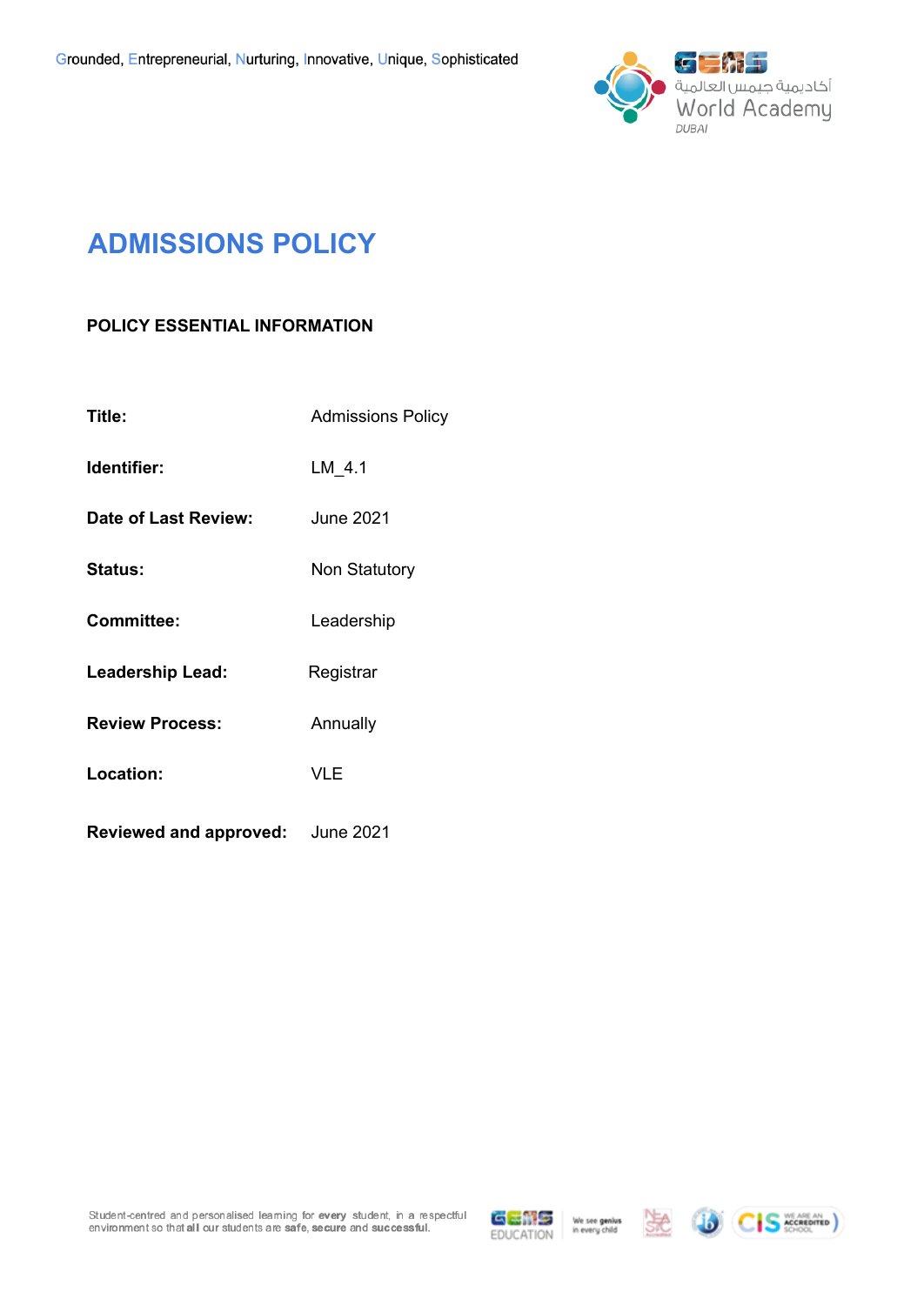

## **ADMISSIONS POLICY**

GEMS World Academy, Dubai (GWA) is an IB World School, and choosing the right school is one of the most critical decisions facing parents. The Admissions team at GWA is committed to ensuring that all prospective families are well informed about the GWA learning community and how we support each child's individual pathway at every stage of their educational journey.

GWA is a co-educational international school providing world class programmes and facilities to a culturally diverse student community aged 2 to 18 years old. It is an International Baccalaureate World School offering the continuum of IB programmes: The Primary Years Programme (PYP) in the primary school (including Nursery to KG2) and the Middle Years Programme (MYP), Career-related (CP) and Diploma Programme (DP) in the Secondary school.

GWA is a perfect choice for parents who are seeking an international, co-educational schooling environment for their children. With an incredible diversity of different nationalities, and no single dominant group, the student population is truly diverse. Our staff diversity echoes the student population with more than thirty different nationalities represented. This diversity provides an ideal platform from which to explore the GEMS core values, as well as the IB, CIS and NEASC commitment to internaional mindedness.

#### **Grade Level Placement**

GWA places students in age-appropriate grade levels in accordance with the Ministry of Education / KHDA regulations. The IB programmes allow for a great degree of academic differentiation and therefore we rarely accelerate children into higher grades, nor retain children in a lower year group.

Families are encouraged to use the country comparison chart below to ensure that they are applying to the correct grade level, taking into account the differences that exist in the naming of 'grades' around the world. (As an example, Year 2 in England is equivalent to Grade 1 at GWA, although both programmes are for a 6 year old that turns 7 during that academic year).

For any parents with questions about the correct grade level placement, please contact the Registration team.

| as of<br>Age<br>September,<br>2021 of each<br>school year | <b>GWA</b><br>'Grade' | <b>North</b><br><b>America</b><br>'Grade' | <b>England</b><br>'Year'       | <b>Australia</b><br>NZ.<br>'Year' | <b>South Africa</b><br>'Year' |
|-----------------------------------------------------------|-----------------------|-------------------------------------------|--------------------------------|-----------------------------------|-------------------------------|
| 2 years old                                               | <b>Nursery</b>        | <b>Nursery</b>                            | Nursery                        | Nursery                           | <b>Nursery</b>                |
| $3 -$<br>years old<br>(toilet<br>trained)                 | Pre-K                 | Pre-K<br><b>or</b><br><b>Nursery</b>      | FS1 (Nursery)                  |                                   |                               |
| years old<br>4<br>(toilet                                 | Kg1                   | Pre-K<br>or<br>Nursery                    | FS <sub>2</sub><br>(Reception) | Kg                                |                               |

Student-centred and personalised leaming for every student, in a respectful environment so that all our students are safe, secure and successful.





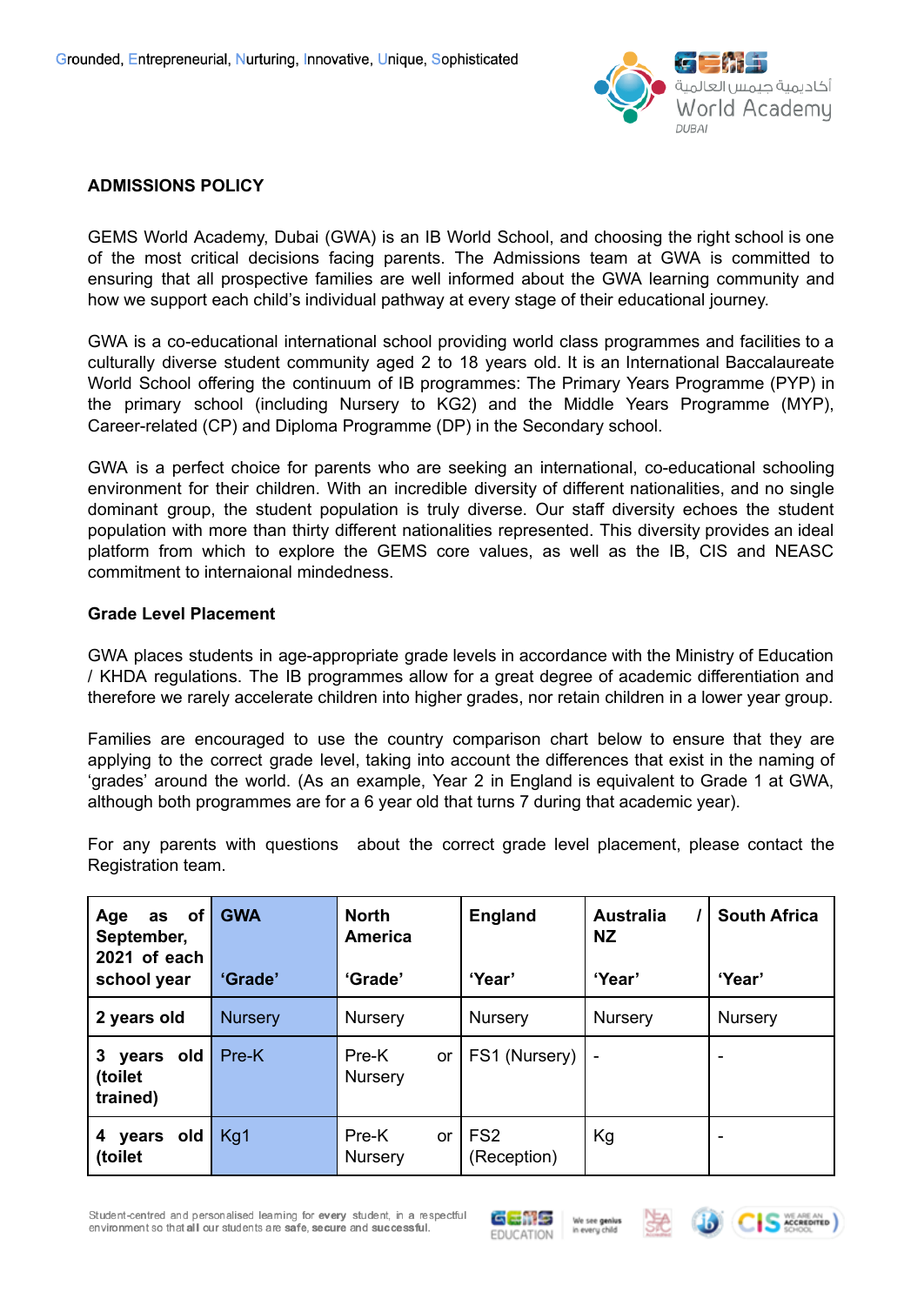

| trained)     |                 |                |                 |                |                |
|--------------|-----------------|----------------|-----------------|----------------|----------------|
| 5 years old  | Kg <sub>2</sub> | Kg             | $\mathbf{1}$    | Prep           | Reception      |
| 6 years old  | 1               | 1              | $\overline{2}$  | 1              | 1              |
| 7 years old  | $\overline{2}$  | $\overline{2}$ | 3               | $\overline{2}$ | $\overline{2}$ |
| 8 years old  | 3               | 3              | $\overline{4}$  | 3              | 3              |
| 9 years old  | $\overline{4}$  | $\overline{4}$ | 5               | 4              | $\overline{4}$ |
| 10 years old | 5               | 5              | $6\phantom{1}6$ | 5              | 5              |
| 11 years old | $6\phantom{1}$  | 6              | $\overline{7}$  | 6              | 6              |
| 12 years old | $\overline{7}$  | $\overline{7}$ | 8               | $\overline{7}$ | $\overline{7}$ |
| 13 years old | 8               | 8              | 9               | 8              | 8              |
| 14 years old | 9               | 9              | 10              | 9              | 9              |
| 15 years old | 10              | 10             | 11              | 10             | 10             |
| 16 years old | 11              | 11             | 12              | 11             | 11             |
| 17 years old | 12              | 12             | 13              | 12             | 12             |

Applications for GWA will be made on the online GWA Application Form.

## **Arrangements For The Admission Of Students of Determination**

Federal Law (29) 2006 and 2009 guarantees a person of determination access to equal opportunities of education within all educational institutions. GWA is a fully inclusive school. The admission of students with disabilities is considered in the first instance in the same way as non-disabled students. Further considerations are made in the light of need and accessibility, with reference to the Academy's Accessibility Plan. It is the LAB's policy to accommodate students with disabilities should parents wish, and individual needs are planned for carefully by the GWA Inclusion Team, together with parents, carers and external agencies as required, to prevent any students being treated less favourably than other students. In practice we ensure that classroom and extra-curricular activities encourage the participation of all students, including those with Special Educational Needs. Human and physical resources within the Academy are organised with the objective of increasing access to learning and participation by all students.

The goal of the Inclusive Education Action Team is to promote a whole Academy approach to identifying, planning, implementing and monitoring support for learners with a specific learning need, difficulty or disability. This is accomplished by providing appropriate learning strategies and accommodations that enable these learners to reach their potential in a supportive community and







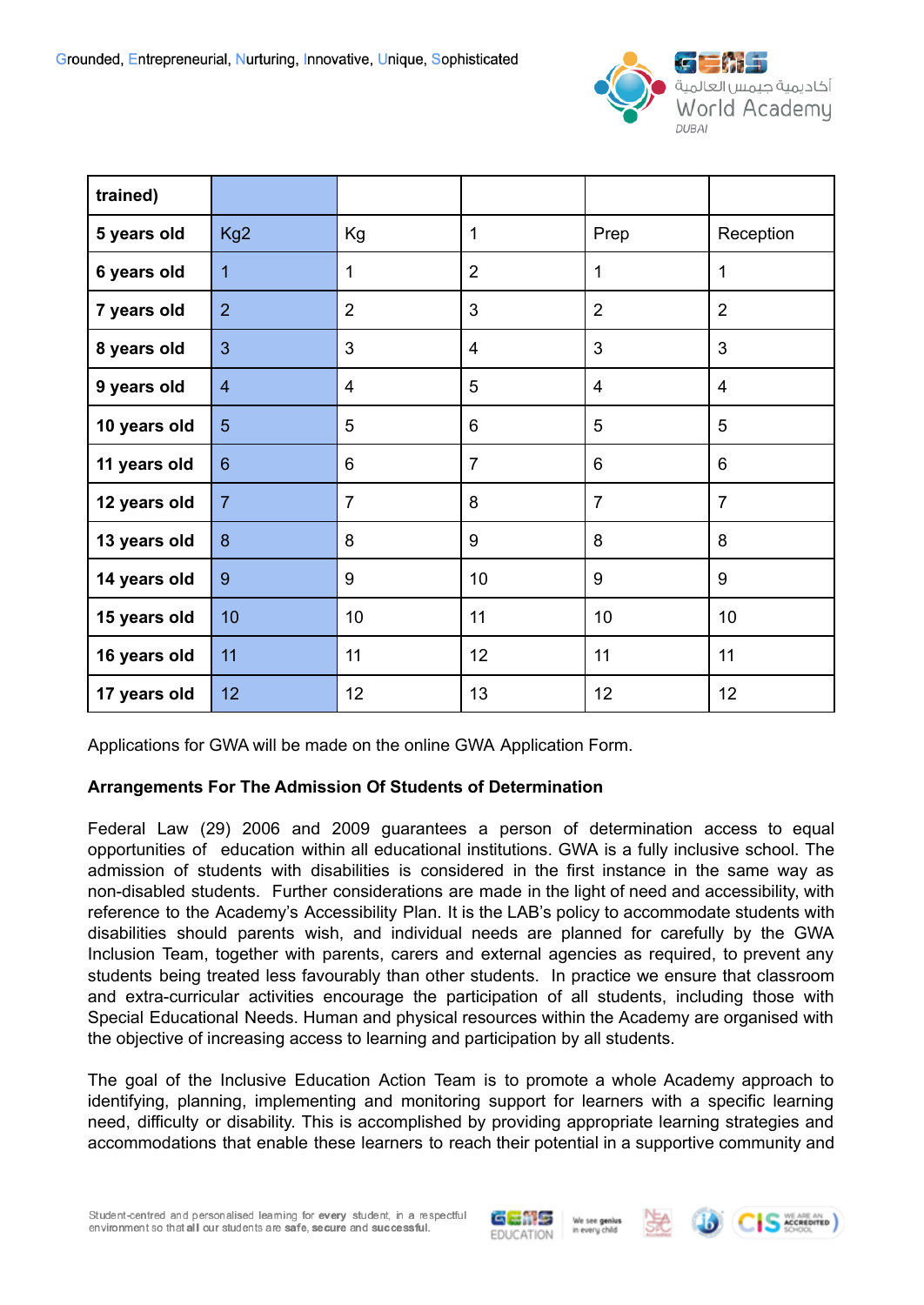

inclusive learning environment. With this support we believe these learners can be successful, learning in an IB World School and become autonomous, lifelong learners.

The Learning Support Team will complete a Learning Support Document (LSD) or an Individualized Education Plan (IEP) outlining the relevant learning information for the student. This document also provides suggested strategies for differentiation and assessment accommodations. If students are to receive intensive lessons from the learning support team, the student will have an IEP that outlines the academic and/or social goals and if they are not receiving intensive lessons but receiving push in support or test accommodations they will have a LSD.

Additional information may be requested as necessary, including medical records, records of previous interventions, contact with previous schools and or a parent meeting. Each application is reviewed individually to establish the additional support needs required to support student learning. There may be some students whose academic and / or social needs are beyond the provision of the school. In such cases students will not be admitted, or only allowed to continue under clearly defined conditions in a Conditional Acceptance. This includes the financial responsibility for a Learning Support Assistant (LSA) if required. When an LSA is required parents must also sign an LSA contract. Learning support provisions are subject to annual review. The final decision regarding placement rests with the Principal / CEO.

## **Class Size and Adult to Student Ratio**

The current class sizes and adult to student ratio are as follows, however they are subject to review depending on the requirements of the Academy and may vary slightly depending on enrollment and subject choice:

- Nursery 16 students, one teacher, one TA (+one part time TA)
- Pre-K 16 students, one teacher, one TA
- Kg1 18 students, one teacher, one TA
- Kg 2 20 students, one teacher, one TA
- Grade 1-5 24 students, one teacher, one TA
- Grade 6-10 25 students, one teacher
- Grades 11-12 20 students, one teacher

## **Procedures for waiting list**

In any year where GWA receives more applications for places than there are places available, a waiting list will operate. This will be maintained by GWA and it will be open to any parent to ask for his or her child's name to be placed on the waiting list, following an unsuccessful application for admission to GWA.

Where places become vacant they will be allocated to children on the waiting list in accordance with the oversubscription criteria.

#### **Arrangements for admission to the senior school**

GWA provides educational opportunities to 16-18 year olds through a co-educational senior school for a maximum of 250 students. The senior school offers IB DP, IB CP and IB Courses, each of





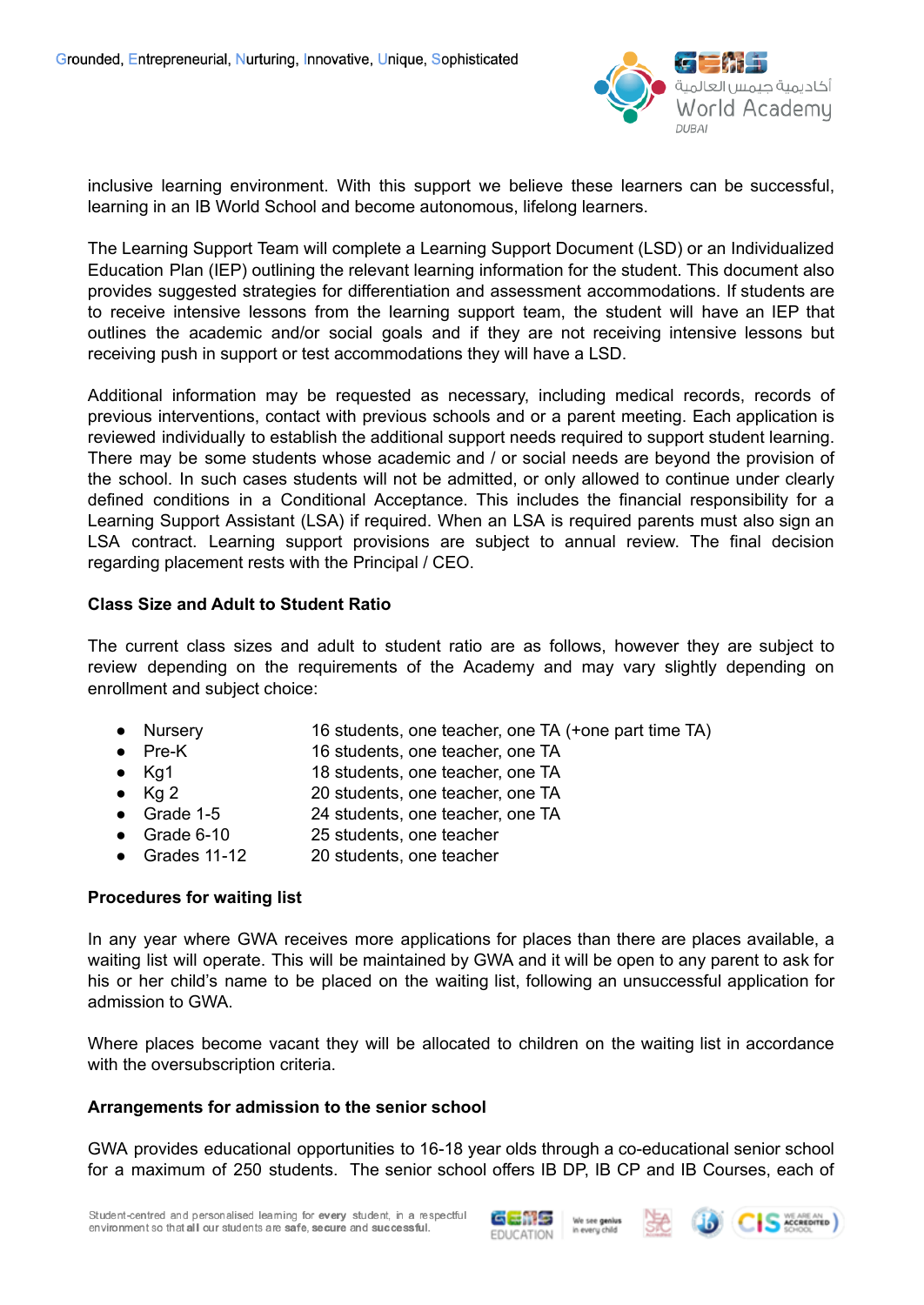

which have a minimum entrance requirement which is represented in terms of MYP or equivalent prior achievement. Any student wishing to join the senior school who has not completed one of these programmes of study will be able to sit our entrance tests as an alternative. Due to the varying difficulty of IB courses, many of the Higher Level courses carry additional entrance requirements in terms of prior achievement. This information is also available through the entrance requirements information which is found on the Academy website.

Every student in GWA with a good behavioral record is entitled to a place in the Senior School. Depending on students' academic performance they are able to qualify for one of the pathways on offer.

To qualify for the Diploma Programme students must:

- Ensure that all MYP grades are a 3 or above by Semester 2
- Ensure that subiects the student selects as a SL are a 4 or above
- Ensure that subjects the student selects as a HL are a 5 or above

## Please note:

- HL Maths Analysis: students must be in the Extended Maths class with a score of 6 or above
- HL Physics and Chemistry: students must be in the G10 Chemistry/Physics class with a score of 6 or above
- HL Art and Design: students must be enrolled in the MYP Art and Design course

## **Arrangements for mid-phase admissions, including to replace any students who have left GWA**

If an application is made for a student to be admitted to GWA, and the required grade level is below the level of the agreed number of students for that grade (applicable to the age group), the student will be accepted. Where a grade level in GWA is at the level of the agreed number of students applicable to that age group, GWA will operate a waiting list for those students who have applied for a place and been refused as outlined above.

## **Arabic Language Requirements**

All students from Grades 1-9 are required to learn Arabic as per the UAE Ministry of Education by-laws. Classes are differentiated for native and non-native speakers and the programmes incorporate the Ministry for Education syllabus within the curriculum. GWA believes that an early start in Arabic is beneficial and therefore begins its Arabic instruction in KG1.

As an additional requirement, students who are registered with a **passport from one of the Arab countries listed below** are required by law to attend Arabic A for native speakers until the end of Grade 12. Students who are not fluent in Arabic and are from an identified Arabic country may take Arabic B after KHDA approval.





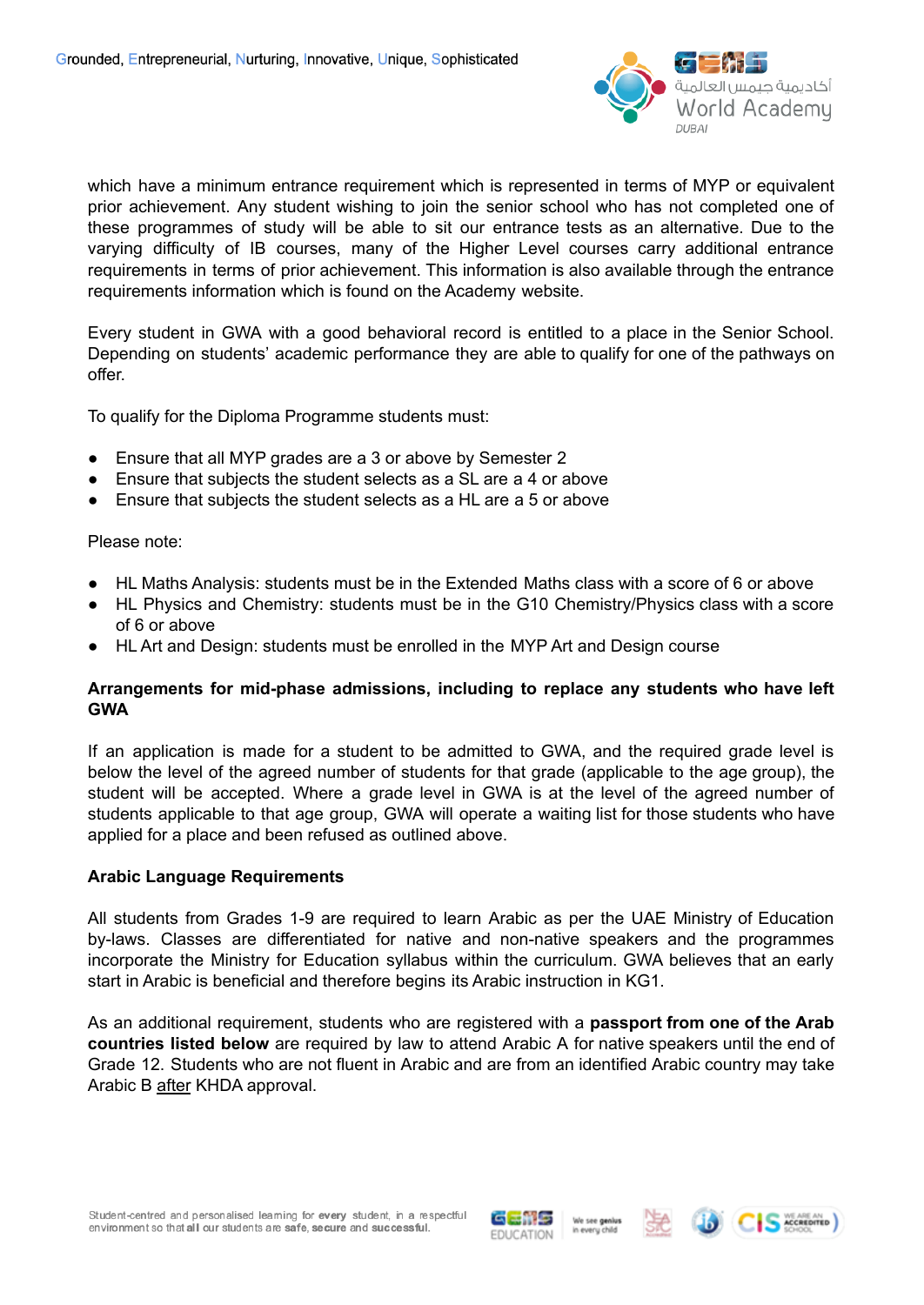

UAE, Egypt, Saudi Arabia, Kuwait, Qatar, Syria, Bahrain, Iraq, Yemen, Oman, Mauritania, Libya, Lebanon, Palestine, Jordan, Tunisia, Algeria, Morocco, Sudan, Somalia, Djibouti and Union of Comoros.

## **Islamic Education Requirements**

In accordance with the UAE Ministry of Education by-laws, students who are Muslim (as identified on their passport or during the admissions process via the 'religion' option must take Islamic Education from Grade 1 to the end of Grade 12. The Islamic A and B courses incorporate the Ministry of Education syllabus for Islamic Education within the curriculum.

#### **Disclosure of Student Information**

Parents are expected to:

- Provide the Academy with copies of all medical, psychological or educational assessments or reports before entry to GWA. Such materials are a prerequisite in enabling us to provide the best education for your child. Failure to disclose any such information, including the deliberate withholding of information, may result in your child not making the expected progress in the Academy
- Notify the Principal/ CEO in writing if they are aware or suspect that their child (or anyone in his or her immediate family) has a learning difficulty, and the parents must provide the Academy with copies of all written reports and other relevant information
- Follow the advice of the Academy in the case that after enrolment, issues with student progress and learning may indicate that outside specialist assessments are requested in order to further investigate any barriers to progress

Parents will be asked to withdraw their child if, in the professional judgment of the Principal / CEO the Academy suspects that such vital information about special needs has been deliberately \_Adwithheld and/or if no attempt is made by the family to seek further specialized assessments from outside agencies in order to help the student to be successful in the Academy

#### **Placement Assessments**

GWA admits students according to the Ministry of Education and KHDA's regulations as well as the GEMS admissions policies (noted above). In conjunction with previous school reports, placement assessments are designed to determine a student's readiness for the GWA programme including any language and/or special needs support for which additional fees are charged. Our assessments are conducted in English. Accommodations are provided in the event that a student applicant has limited English. If there are concerns or questions regarding a student's English language proficiency, additional assessments may be administered to determine admission eligibility.

The assessment process differs by grade level as indicated below: